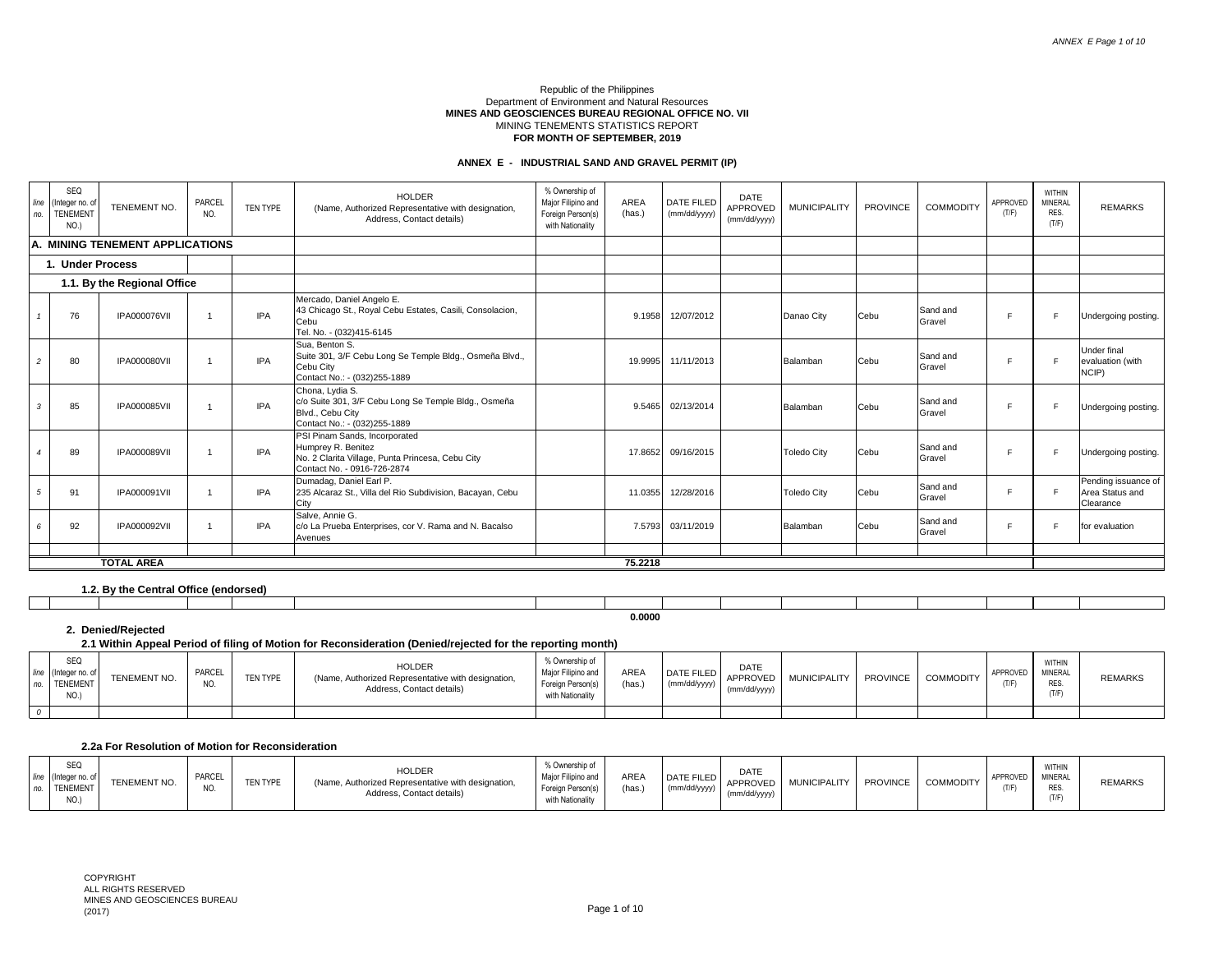# **ANNEX E - INDUSTRIAL SAND AND GRAVEL PERMIT (IP)**

|               | 73                                                | <b>IPA000073VII</b>                     |               | <b>IPA</b> | Tariman, Renee P.<br><b>TSC Residential Suites</b><br>2nd Level, President Magsaysay St.<br>Villa Aurora, Kasambagan<br>Cebu City 6000<br>Tel. Nos. (032) 236-5577 or 232-2820                                                                                   | 100% - Filipino                                                               | 17.5040        | 05/19/2010                 | 03/11/2015                       | Asturias and<br>Tuburan | Cebu            | Sand and<br>Gravel |                   |                                                  | Motion for<br>Reconsideration<br>received on April 13,<br>2015 |
|---------------|---------------------------------------------------|-----------------------------------------|---------------|------------|------------------------------------------------------------------------------------------------------------------------------------------------------------------------------------------------------------------------------------------------------------------|-------------------------------------------------------------------------------|----------------|----------------------------|----------------------------------|-------------------------|-----------------|--------------------|-------------------|--------------------------------------------------|----------------------------------------------------------------|
|               | 74                                                | <b>IPA000074VII</b>                     |               | <b>IPA</b> | Bajo Jr., Quirico Cinco<br><b>TSC Residential Suites</b><br>2nd Level, President Magsaysay St.<br>Villa Aurora, Kasambagan<br>Cebu City 6000<br>Tel. Nos. (032) 236-5577 or 232-2820                                                                             | 100% - Filipino                                                               | 8.0999         | 08/16/2010                 | 03/11/2015 Tuburan               |                         | Cebu            | Sand and<br>Gravel |                   |                                                  | Under final<br>evaluation (with<br>NCIP)                       |
| 3             | 77                                                | <b>IPA000077VII</b>                     |               | <b>IPA</b> | Uni-Mount Ventures and Development Corporation<br>Ms. Nelba B. Pangilinan - Chief Executive Officer<br><b>TSC Residential Suites</b><br>2nd Level, President Magsaysay St.<br>Villa Aurora, Kasambagan<br>Cebu City 6000<br>Tel. Nos. (032) 236-5577 or 232-2820 | 100% - Filipino                                                               | 15.1989        | 02/12/2013                 | 03/11/2015 Tuburan               |                         | Cebu            | Sand and<br>Gravel |                   |                                                  | Undergoing posting.                                            |
|               |                                                   |                                         |               |            |                                                                                                                                                                                                                                                                  |                                                                               | 40.8028        |                            |                                  |                         |                 |                    |                   |                                                  |                                                                |
|               |                                                   |                                         |               |            | 2.2b Motion for Reconsideration Denied (Within appeal period)                                                                                                                                                                                                    |                                                                               |                |                            |                                  |                         |                 |                    |                   |                                                  |                                                                |
|               |                                                   |                                         |               |            |                                                                                                                                                                                                                                                                  |                                                                               |                |                            |                                  |                         |                 |                    |                   |                                                  |                                                                |
|               |                                                   | 2.3 With Appeal (filed with MGB-CO/MAB) |               |            |                                                                                                                                                                                                                                                                  |                                                                               |                |                            |                                  |                         |                 |                    |                   |                                                  |                                                                |
| line<br>no.   | SEQ<br>(Integer no. of<br><b>TENEMENT</b><br>NO.) | TENEMENT NO.                            | PARCEL<br>NO. | TEN TYPE   | <b>HOLDER</b><br>(Name, Authorized Representative with designation,<br>Address, Contact details)                                                                                                                                                                 | % Ownership of<br>Major Filipino and<br>Foreign Person(s)<br>with Nationality | AREA<br>(has.) | DATE FILED<br>(mm/dd/yyyy) | DATE<br>APPROVED<br>(mm/dd/yyyy) | <b>MUNICIPALITY</b>     | <b>PROVINCE</b> | <b>COMMODITY</b>   | APPROVED<br>(T/F) | <b>WITHIN</b><br><b>MINERAL</b><br>RES.<br>(T/F) | <b>REMARKS</b>                                                 |
| $\mathcal{O}$ |                                                   |                                         |               |            |                                                                                                                                                                                                                                                                  |                                                                               |                |                            |                                  |                         |                 |                    |                   |                                                  |                                                                |

#### **2.4 With Finality/Executory**

| line<br>no.    | SEQ<br>(Integer no. of<br><b>TENEMENT</b><br>NO.) | TENEMENT NO. | PARCEL<br>NO. | TEN TYPE   | <b>HOLDER</b><br>(Name, Authorized Representative with designation,<br>Address, Contact details) | % Ownership of<br>Major Filipino and<br>Foreign Person(s)<br>with Nationality | AREA<br>(has.) | <b>DATE FILED</b><br>(mm/dd/yyyy) | DATE<br>APPROVED<br>(mm/dd/yyyy) | <b>MUNICIPALITY</b> | <b>PROVINCE</b> | <b>COMMODITY</b>   | APPROVED<br>(T/F) | <b>WITHIN</b><br><b>MINERAL</b><br><b>RES</b><br>(T/F) | <b>REMARKS</b>      |
|----------------|---------------------------------------------------|--------------|---------------|------------|--------------------------------------------------------------------------------------------------|-------------------------------------------------------------------------------|----------------|-----------------------------------|----------------------------------|---------------------|-----------------|--------------------|-------------------|--------------------------------------------------------|---------------------|
|                | 3                                                 | IPA-003(91)  |               | <b>IPA</b> | Bienvenido R. Sase                                                                               | 100% - Filipino                                                               | 7.1021         | 01/18/1991                        |                                  | Danao City          | Cebu            | Sand and<br>Gravel | F                 |                                                        | Rejected 23/06/1992 |
| $\overline{c}$ |                                                   | IPA-004(91)  |               | <b>IPA</b> | Jose L. Boza                                                                                     | 100% - Filipino                                                               | 7.2275         | 02/21/1991                        |                                  | Cebu City           | <b>Cebu</b>     | Sand and<br>Gravel | F                 |                                                        | Rejected 08/08/1991 |
| 3              | 6                                                 | IPA-006(91)  |               | <b>IPA</b> | Jose Ignacio                                                                                     | 100% - Filipino                                                               | 7.9857         | 03/15/1991                        |                                  | <b>Toledo City</b>  | Cebu            | Sand and<br>Gravel |                   |                                                        | Rejected 11/04/1991 |
|                | 15                                                | IPA-015(91)  |               | <b>IPA</b> | Elizabeth C. Yu                                                                                  | 100% - Filipino                                                               | 2.7211         | 06/04/1991                        |                                  | Compostela          | Cebu            | Sand and<br>Gravel | E.                |                                                        | Rejected 31/10/1991 |
| 5              | 16                                                | IPA-016(91)  |               | <b>IPA</b> | Adlawan, Reiner                                                                                  | 100% - Filipino                                                               |                | 7.9000 06/11/1991                 |                                  | Tuburan             | Cebu            | Sand and<br>Gravel | F                 |                                                        | Rejected 08/10/1998 |
| 6              | 20                                                | IPA-020(91)  |               | IPA        | Willy T. Go                                                                                      | 100% - Filipino                                                               | 7.7703         | 07/23/1991                        |                                  | Balamban            | Cebu            | Sand and<br>Gravel | F                 |                                                        | Rejected 24/07/1992 |
|                | 31                                                | IPA-031(91)  |               | <b>IPA</b> | Suico, Esmeraldo                                                                                 | 100% - Filipino                                                               | 7.9000         | 11/20/1991                        |                                  | Consolacion         | Cebu            | Sand and<br>Gravel | F                 |                                                        | Rejected 08/10/1998 |
| 8              | 6                                                 | IPA-006(92)  |               | IPA        | Kimwa Const. & Dev. Corp.                                                                        | 100% - Filipino                                                               | 6.1556         | 09/01/1992                        |                                  | <b>Toledo City</b>  | Cebu            | Sand and<br>Gravel |                   |                                                        | Rejected 19/01/1999 |
| 9              | 8                                                 | IPA-008(92)  |               | IPA        | Link Construction Supply rep. by Dennis C. Ramirez                                               | 100% - Filipino                                                               | 5.1071         | 10/16/1992                        |                                  | Danao city          | Cebu            | Sand and<br>Gravel | F                 |                                                        | Rejected 28/06/1998 |
| 10             | 11                                                | IPA-011(92)  |               | IPA        | Jao, Grace M.                                                                                    | 100% - Filipino                                                               | 7.0667         | 10/29/1992                        |                                  | Asturias            | Cebu            | Sand and<br>Gravel | F                 | c                                                      | Rejected 25/08/1998 |
| 11             | $\overline{2}$                                    | IPA-002(93)  |               | IPA        | Toledo Sand and Gravel, Inc.                                                                     | 100% - Filipino                                                               | 19.9299        | 03/14/1993                        |                                  | <b>Toledo City</b>  | Cebu            | Sand and<br>Gravel |                   |                                                        | Rejected 15/04/1993 |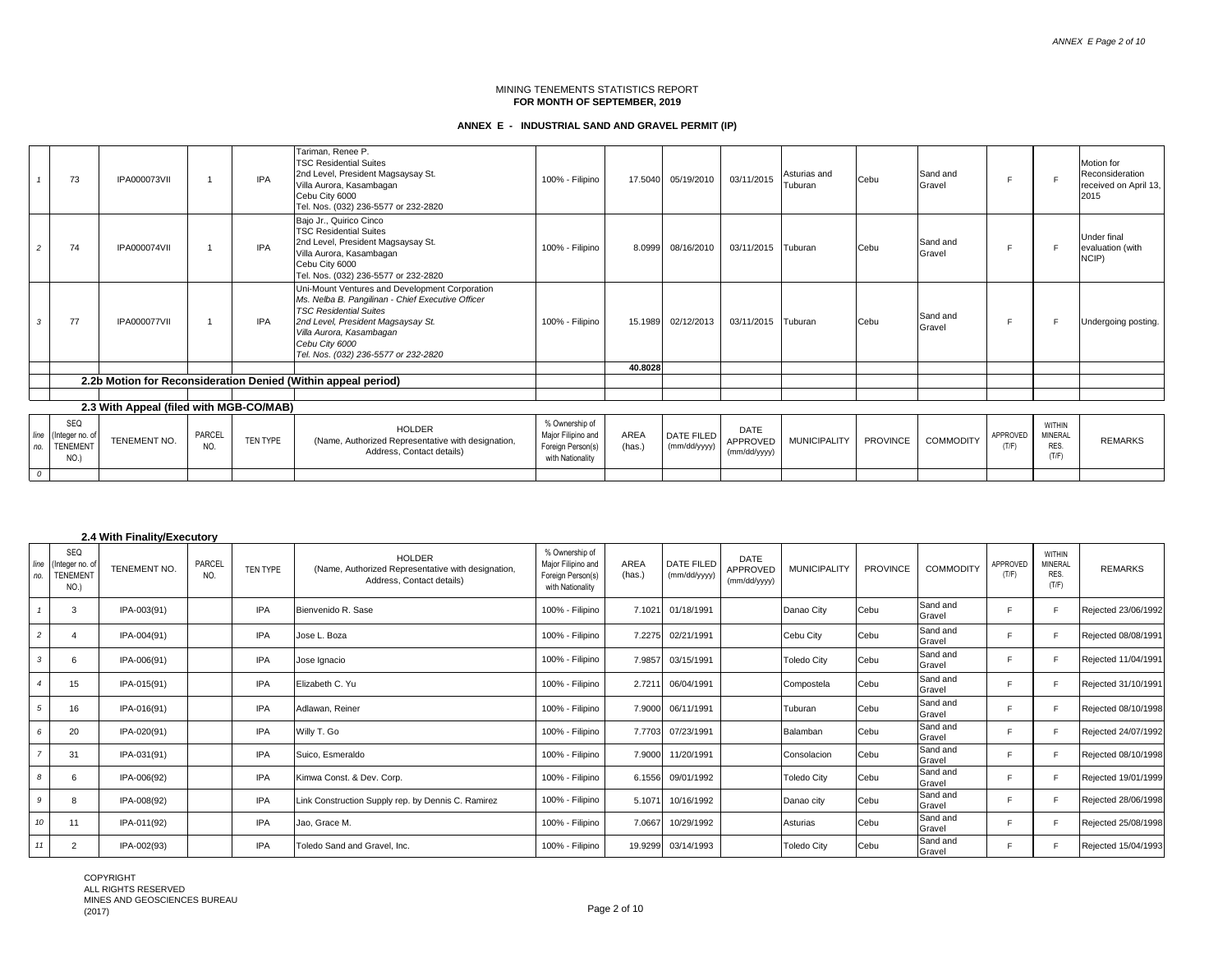| $12\,$ | 4                       | IPA-004(93)         | IPA        | Lastimado, Rizaldy                                | 100% - Filipino | 7.0000  | 04/15/1993        | <b>Toledo City</b> | Cebu  | Sand and<br>Gravel | E            | F           | Rejected 08/10/1998 |
|--------|-------------------------|---------------------|------------|---------------------------------------------------|-----------------|---------|-------------------|--------------------|-------|--------------------|--------------|-------------|---------------------|
| 13     | 5                       | IPA-005(93)         | IPA        | Mantuhac, Edgardo                                 | 100% - Filipino | 7.0248  | 04/15/1993        | <b>Toledo City</b> | Cebu  | Sand and<br>Gravel | E            | F           | Rejected 19/01/1999 |
| 14     | 18                      | IPA-018(94)         | IPA        | Yuson, Tomas P.                                   | 100% - Filipino | 6.7000  | 03/22/1994        | Tuburan            | Cebu  | Sand and<br>Gravel | E            | F           | Rejected 30/07/1998 |
| 15     | $\mathbf{1}$            | IPA-001(94)         | IPA        | De la Torre, Remedios                             | 100% - Filipino | 7.7500  | 03/24/1994        | <b>Toledo City</b> | Cebu  | Sand and<br>Gravel | $\mathsf{F}$ | F           | Rejected 08/10/1998 |
| $16\,$ | 3                       | IPA-003(94)         | IPA        | Paras, Lucia                                      | 100% - Filipino | 5.0000  | 05/28/1994        | <b>Toledo City</b> | Cebu  | Sand and<br>Gravel | F            | F           | Rejected 28/09/1998 |
| $17$   | $\overline{2}$          | IPA-002(94)         | IPA        | Jordan, Celso                                     | 100% - Filipino | 5.3146  | 06/01/1994        | Consolacion        | Cebu  | Sand and<br>Gravel | E            | F           | Rejected 30/07/1998 |
| 18     | $\overline{\mathbf{A}}$ | IPA-004(94)         | IPA        | Ting, Rolando                                     | 100% - Filipino | 7.8400  | 06/06/1994        | Carcar             | Cebu  | Sand and<br>Gravel | F            | F           | Rejected 25/08/1998 |
| 19     | 5                       | IPA-005(94)         | IPA        | Bardenas, Mars                                    | 100% - Filipino | 8.0000  | 06/17/1994        | Balamban           | Cebu  | Sand and<br>Gravel | E            | F           | Rejected 30/07/1998 |
| 20     | 12                      | IPA-012(94)         | IPA        | Borja Jr., Antonio                                | 100% - Filipino | 5.2400  | 08/10/1994        | <b>Toledo City</b> | Cebu  | Sand and<br>Gravel | F            | F           | Rejected 25/08/1998 |
| 21     | 13                      | IPA-013(94)         | IPA        | Cristuta, Jesus                                   | 100% - Filipino | 7.0152  | 08/22/1994        | <b>Toledo City</b> | Cebu  | Sand and<br>Gravel | F            | F           | Rejected 08/10/1998 |
| 22     | 15                      | IPA-015(94)         | IPA        | Gandionco, Numeriano                              | 100% - Filipino | 7.8680  | 10/10/1994        | Tuburan            | Cebu  | Sand and<br>Gravel | E            | F           | Rejected 25/08/1998 |
| 23     | 1                       | IPA-001(95)         | IPA        | JJB Enterprises c/o Agnes de la Cruz              | 100% - Filipino | 8.7900  | 01/30/1995        | Naga               | Cebu  | Sand and<br>Gravel | E            | F           | Rejected 19/01/1999 |
| 24     | $\overline{2}$          | IPA-002(95)         | IPA        | Corro, Robert                                     | 100% - Filipino | 7.9273  | 02/27/1995        | Tuburan            | Cebu  | Sand and<br>Gravel | E            | F           | Rejected 30/07/1998 |
| 25     | 3                       | IPA-003(95)         | IPA        | Gonzales Jr., Socrates                            | 100% - Filipino | 6.4000  | 03/13/1995        | Balamban           | Cebu  | Sand and<br>Gravel | E            | F           | Rejected 08/10/1998 |
| 26     | 5                       | IPA-005(95)         | IPA        | Camotes Estate Dev. Corp.                         | 100% - Filipino | 7.6812  | 04/07/1995        | Sogod              | Cebu  | Sand and<br>Gravel | E            | F.          | Rejected 19/01/1999 |
| 27     | 8                       | IPA-008(95)         | IPA        | White Gold Mining Corp. C/o Sylvia G. A. Paderama | 100% - Filipino | 18.0566 | 06/15/1995        | <b>Toledo City</b> | Cebu  | Sand and<br>Gravel | E            | F           | Rejected 19/01/1999 |
| 28     | 10                      | IPA-010(95)         | IPA        | Mendoza, Melvin                                   | 100% - Filipino |         | 7.1600 07/18/1995 | Asturias           | Cebu  | Sand and<br>Gravel | E            | F.          | Rejected 19/01/1999 |
| 29     | 11                      | IPA-011(95)         | IPA        | Adlawan, Edgar                                    | 100% - Filipino | 8.0000  | 07/21/1995        | Balamban           | Cebu  | Sand and<br>Gravel | E            | F           | Rejected 30/07/1998 |
| $30\,$ | 12                      | IPA-012(95)         | IPA        | Quemada, Florencio L.                             | 100% - Filipino | 16.2800 | 10/16/1995        | <b>Toledo City</b> | Cebu  | Sand and<br>Gravel | E            | F           | Rejected 19/01/1999 |
| 31     | 13                      | IPA-013(95)         | IPA        | Quemada, Lourdes P.                               | 100% - Filipino | 18.0000 | 10/16/1995        | <b>Toledo City</b> | Cebu  | Sand and<br>Gravel | E            | F           | Rejected 19/01/1999 |
| $32\,$ | 3                       | <b>IPA000003VII</b> | IPA        | CRG Mng. Expl. Co.                                | 100% - Filipino | 12.6396 | 02/01/1996        | <b>Toledo City</b> | Cebu  | Sand and<br>Gravel | E            | F           | Rejected 06/03/2001 |
| 33     | 5                       | <b>IPA000005VII</b> | IPA        | Dabasol, Belen                                    | 100% - Filipino | 15.5247 | 05/28/1996        | Balamban           | Cebu  | Sand and<br>Gravel | E            | F           | Rejected 27/04/2001 |
| $34\,$ | 6                       | <b>IPA000006VII</b> | IPA        | Orbeta, Leo                                       | 100% - Filipino | 15.3976 | 05/28/1996        | Balamban           | Cebu  | Sand and<br>Gravel | E            | F           | Rejected 27/04/2001 |
| $35\,$ | 8                       | <b>IPA000008VII</b> | IPA        | Unirock Corp                                      | 100% - Filipino | 17.4506 | 08/26/1996        | Balamban           | Cebu  | Sand and<br>Gravel | E            | F           | Rejected 08/10/1998 |
| $36\,$ | 11                      | IPA000011VII        | IPA        | Chua, Domingo                                     | 100% - Filipino | 8.0000  | 12/05/1996        | Ubay               | Bohol | Sand and<br>Gravel | E            | F           | Rejected 06/11/2001 |
| $37\,$ | 12                      | IPA000012VII        | IPA        | Balamban Concrete Aggregates                      | 100% - Filipino | 8.0000  | 01/16/1997        | Balamban           | Cebu  | Sand and<br>Gravel | E            | F           | Returned            |
| $38\,$ | 18                      | <b>IPA000018VII</b> | IPA        | Dayola, Norma                                     | 100% - Filipino | 17.8773 | 11/24/1997        | Balamban           | Cebu  | Sand and<br>Gravel | E            | F           | Rejected 26/01/2001 |
| $39\,$ | 25                      | IPA000025VII        | IPA        | Verches, Ricardo                                  | 100% - Filipino | 5.2400  | 10/19/1998        | <b>Toledo City</b> | Cebu  | Sand and<br>Gravel | E            | F           | Rejected 06/11/2000 |
| $40\,$ | 26                      | <b>IPA000026VII</b> | IPA        | Lisondra, Nicholas                                | 100% - Filipino | 6.9217  | 10/20/1998        | Minglanilla        | Cebu  | Sand and<br>Gravel | E            | F           | Rejected 06/11/2000 |
| 41     | 33                      | <b>IPA000033VII</b> | <b>IPA</b> | Basañes, Edda Z.                                  | 100% - Filipino |         | 5.2785 07/19/2000 | <b>Toledo City</b> | Cebu  | Sand and<br>Gravel | F            | $\mathsf F$ | Rejected 31/07/2006 |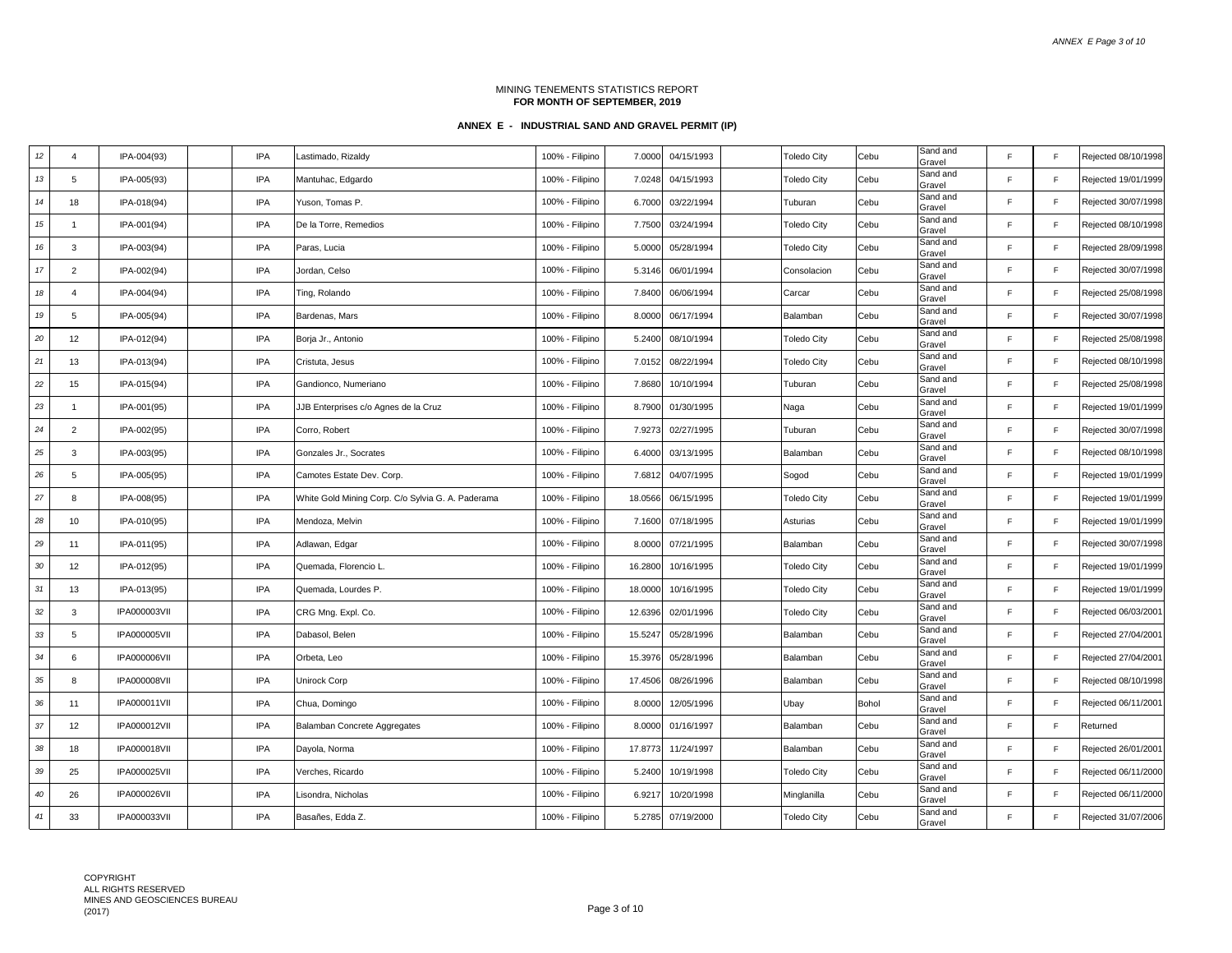*ANNEX E Page 4 of 10*

#### MINING TENEMENTS STATISTICS REPORT **FOR MONTH OF SEPTEMBER, 2019**

| 42     | 35 | <b>IPA000035VII</b> | <b>IPA</b> | Geety Realty & Dev. Corp.                                     | 100% - Filipino | 5.1763  | 01/10/2001 | Minglanilla            | Cebu               | Sand and<br>Gravel | F. | F | Rejected 11/14/2003-<br>motion denied<br>11/7/2006                                                           |
|--------|----|---------------------|------------|---------------------------------------------------------------|-----------------|---------|------------|------------------------|--------------------|--------------------|----|---|--------------------------------------------------------------------------------------------------------------|
| 43     | 37 | <b>IPA000037VII</b> | IPA        | Durano Jr., Jesus M.                                          | 100% - Filipino | 7.9999  | 05/17/2001 | Danao City             | Cebu               | Sand and<br>Gravel | F. | F | Rejected 04/10/2006                                                                                          |
| 44     | 39 | <b>IPA000039VII</b> | <b>IPA</b> | Econg, Geraldine Faith                                        | 100% - Filipino | 7.1595  | 10/30/2001 | <b>Toledo City</b>     | Cebu               | Sand and<br>Gravel | F. | F | Rejected 15/11/2002                                                                                          |
| 45     | 40 | <b>IPA000040VII</b> | IPA        | Geo-Transport & Construction, Inc.                            | 100% - Filipino | 7.3787  | 11/09/2001 | <b>Toledo City</b>     | Cebu               | Sand and<br>Gravel | F. | F | Rejected 15/11/2002                                                                                          |
| 46     | 44 | <b>IPA000044VII</b> | <b>IPA</b> | Gorones Dev. Corp.                                            | 100% - Filipino | 8.0000  | 08/23/2002 | Balamban               | Cebu               | Sand and<br>Gravel | F. | F | Rejected 30/05/2006                                                                                          |
| $47\,$ | 45 | <b>IPA000045VII</b> | IPA        | Lim, Nestor V.                                                | 100% - Filipino | 9.9157  | 08/28/2003 | Bayawan City           | Negros<br>Oriental | Sand and<br>Gravel | F. | F | Rejected 20/02/2006                                                                                          |
| 48     | 50 | <b>IPA000050VII</b> | <b>IPA</b> | Toledo City Sand and Gravel Permittees Multi-Purpose<br>Coop. | 100% - Filipino | 7.8517  | 12/29/2003 | Balamban               | Cebu               | Sand and<br>Gravel | F. | F | Rejected 05/07/2005                                                                                          |
| 49     | 59 | <b>IPA000059VII</b> | IPA        | <b>FDR Construction</b>                                       | 100% - Filipino | 8.0000  | 11/30/2006 | Balamban               | Cebu               | Sand and<br>Gravel | E  | E | Motion denied -<br>03/28/2008                                                                                |
| 50     | 56 | <b>IPA000056VII</b> | <b>IPA</b> | Lua, Mario Y.                                                 | 100% - Filipino | 9.8237  | 03/30/2006 | <b>Toledo City</b>     | Cebu               | Sand and<br>Gravel | F. | F | Order of Denial<br>declared final and<br>executory per MGB-<br>7 resolution dated<br>October 25, 2012        |
| 51     | 60 | <b>IPA000060VII</b> | <b>IPA</b> | Geo-Transport and Construction, Inc.                          | 100% - Filipino | 5.1763  | 02/06/2007 | Minglanilla            | Cebu               | Sand and<br>Gravel | F. | F | Order of Denial<br>declared final and<br>executory per MGB-<br>7 resolution dated<br>December 07, 2012       |
| 52     | 75 | <b>IPA000075VII</b> | <b>IPA</b> | Alcontin, Cecilia O.                                          | 100% - Filipino | 7.2285  | 10/20/2010 | <b>Toledo City</b>     | Cebu               | Sand and<br>Gravel | E  | F | <b>Order of Denial</b><br>declared final and<br>executory per MGB-<br>7 resolution dated<br>October 23, 2012 |
| 53     | 72 | <b>IPA000072VII</b> | <b>IPA</b> | Saberon, Leo B.                                               | 100% - Filipino | 15.1989 | 04/22/2010 | Tuburan                | Cebu               | Sand and<br>Gravel | F. | F | Order of Denial<br>declared final and<br>executory per MGB-<br>7 resolution dated<br>March 25, 2013          |
| 54     | 70 | <b>IPA000070VII</b> | <b>IPA</b> | Epochina Mining Corporation                                   | 100% - Filipino | 19.8670 | 04/19/2010 | Basay                  | Negros<br>Oriental | Sand and<br>Gravel | F. | F | Order of Denial<br>declared final and<br>executory per MGB-<br>7 resolution dated<br>May 21, 2013            |
| 55     | 71 | <b>IPA000071VII</b> | <b>IPA</b> | Rint, Mark Rommel                                             | 100% - Filipino | 19.2276 | 04/19/2010 | Basay                  | Negros<br>Oriental | Sand and<br>Gravel | F. | F | Order of Denial<br>declared final and<br>executory per MGB-<br>7 resolution dated<br>May 21, 2013            |
| 56     | 48 | <b>IPA000048VII</b> | <b>IPA</b> | Garcia. Antonio V.A.                                          | 100% - Filipino | 7.8517  | 12/03/2003 | Balamban               | Cebu               | Sand and<br>Gravel | F. | F | Motion for<br>Reconsideration<br>denied on April 08,<br>2013.                                                |
| 57     | 53 | <b>IPA000053VII</b> | <b>IPA</b> | Argao Mining & Development Corporation                        | 100% - Filipino | 19.5587 | 04/22/2004 | Balamban &<br>Asturias | Cebu               | Sand and<br>Gravel | F. | F | Motion for<br>Reconsideration<br>denied on April 11,<br>2013.                                                |
| 58     | 16 | <b>IPA000016VII</b> | IPA        | Herminia O. Dayon                                             | 100% - Filipino | 7.5000  | 11/24/1997 | <b>Toledo City</b>     | Cebu               | Sand and<br>Gravel | F  | F | Motion for<br>Reconsideration<br>denied on May 03,<br>2013.                                                  |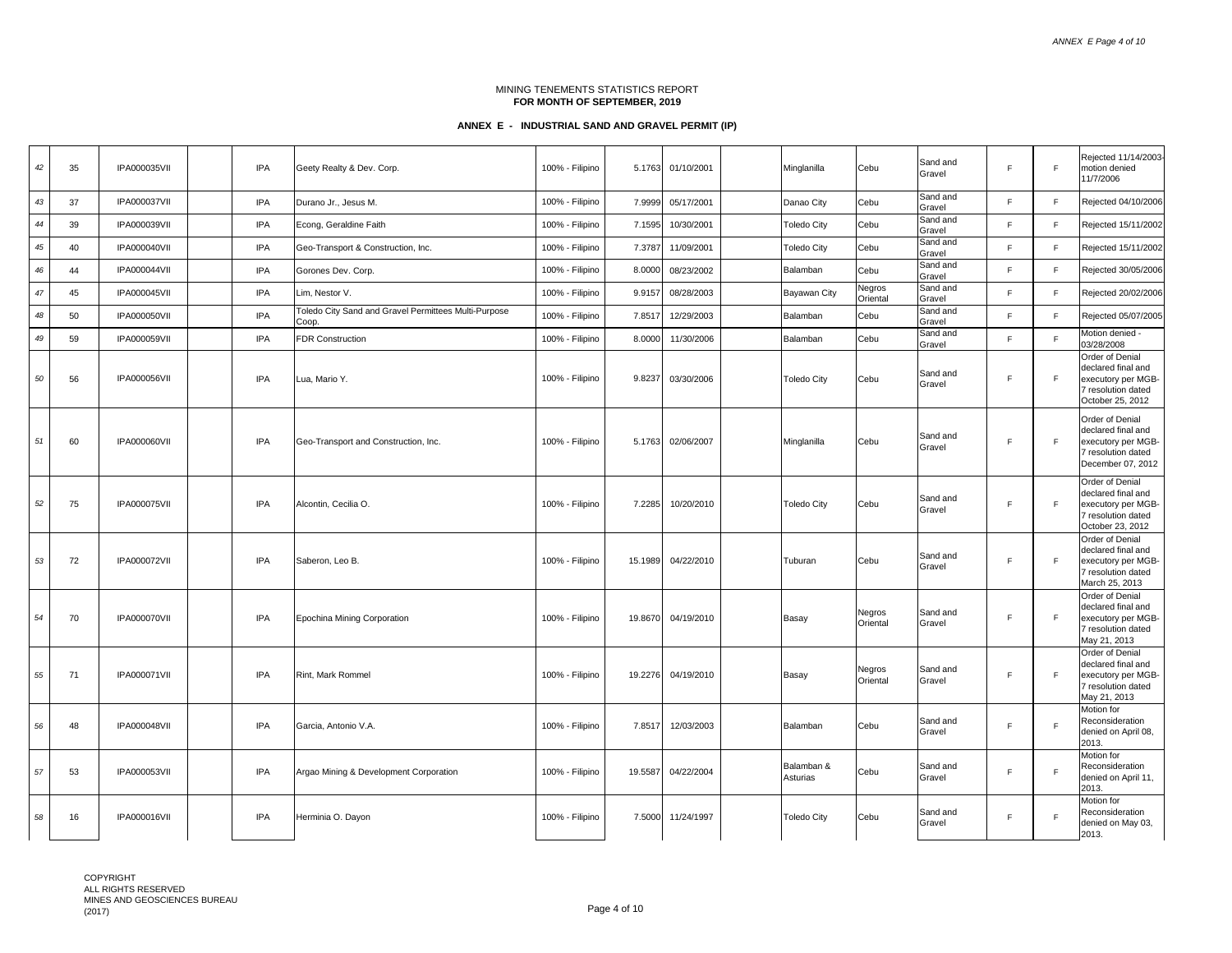| 59          | 69                                                | <b>IPA000069VII</b> |               | <b>IPA</b> | Ilihan Sangi Aggregates Multipurpose Cooperative<br>Ms. Lucia A. Paras - Chairman<br>Cabulihan, Toledo City, Cebu | 100% - Filipino                                                               | 5.6582         | 10/16/2009                 |                                  | <b>Toledo City</b>  | <b>Cebu</b>     | Sand and<br>Gravel |                   |                                           | Failure to comply<br>with 3-letters notice.<br>No MR filed within<br>the reglementary<br>period, Order<br>declared final and<br>executory on July<br>15, 2014 |
|-------------|---------------------------------------------------|---------------------|---------------|------------|-------------------------------------------------------------------------------------------------------------------|-------------------------------------------------------------------------------|----------------|----------------------------|----------------------------------|---------------------|-----------------|--------------------|-------------------|-------------------------------------------|---------------------------------------------------------------------------------------------------------------------------------------------------------------|
|             |                                                   |                     |               |            |                                                                                                                   |                                                                               | 550.8161       |                            |                                  |                     |                 |                    |                   |                                           |                                                                                                                                                               |
|             |                                                   |                     |               |            | 2.5 Without Finality (No Motion for Reconsideration filed within the reglementary period)                         |                                                                               |                |                            |                                  |                     |                 |                    |                   |                                           |                                                                                                                                                               |
| line<br>no. | SEQ<br>(Integer no. of<br><b>TENEMENT</b><br>NO.) | TENEMENT NO.        | PARCEL<br>NO. | TEN TYPE   | <b>HOLDER</b><br>(Name, Authorized Representative with designation,<br>Address, Contact details)                  | % Ownership of<br>Major Filipino and<br>Foreign Person(s)<br>with Nationality | AREA<br>(has.) | DATE FILED<br>(mm/dd/yyyy) | DATE<br>APPROVED<br>(mm/dd/yyyy) | <b>MUNICIPALITY</b> | <b>PROVINCE</b> | <b>COMMODITY</b>   | APPROVED<br>(T/F) | <b>WITHIN</b><br>MINERAL<br>RES.<br>(T/F) | <b>REMARKS</b>                                                                                                                                                |
|             | 78                                                | <b>IPA000078VII</b> |               | <b>IPA</b> | Alcontin, Cecilia O.<br>Camp 8, Toledo City, Cebu<br>Contact No. - +639154438030                                  | 100% - Filipino                                                               | 7.2285         | 09/02/2013                 |                                  | <b>Toledo City</b>  | <b>Cebu</b>     | Sand and<br>Gravel |                   |                                           | Denied - March 12,<br>2015 (no Motion for<br>Reconsideration<br>filed within the<br>reglementary period,<br>no Order of Finality)                             |
|             |                                                   |                     |               |            |                                                                                                                   |                                                                               | 7.2285         |                            |                                  |                     |                 |                    |                   |                                           |                                                                                                                                                               |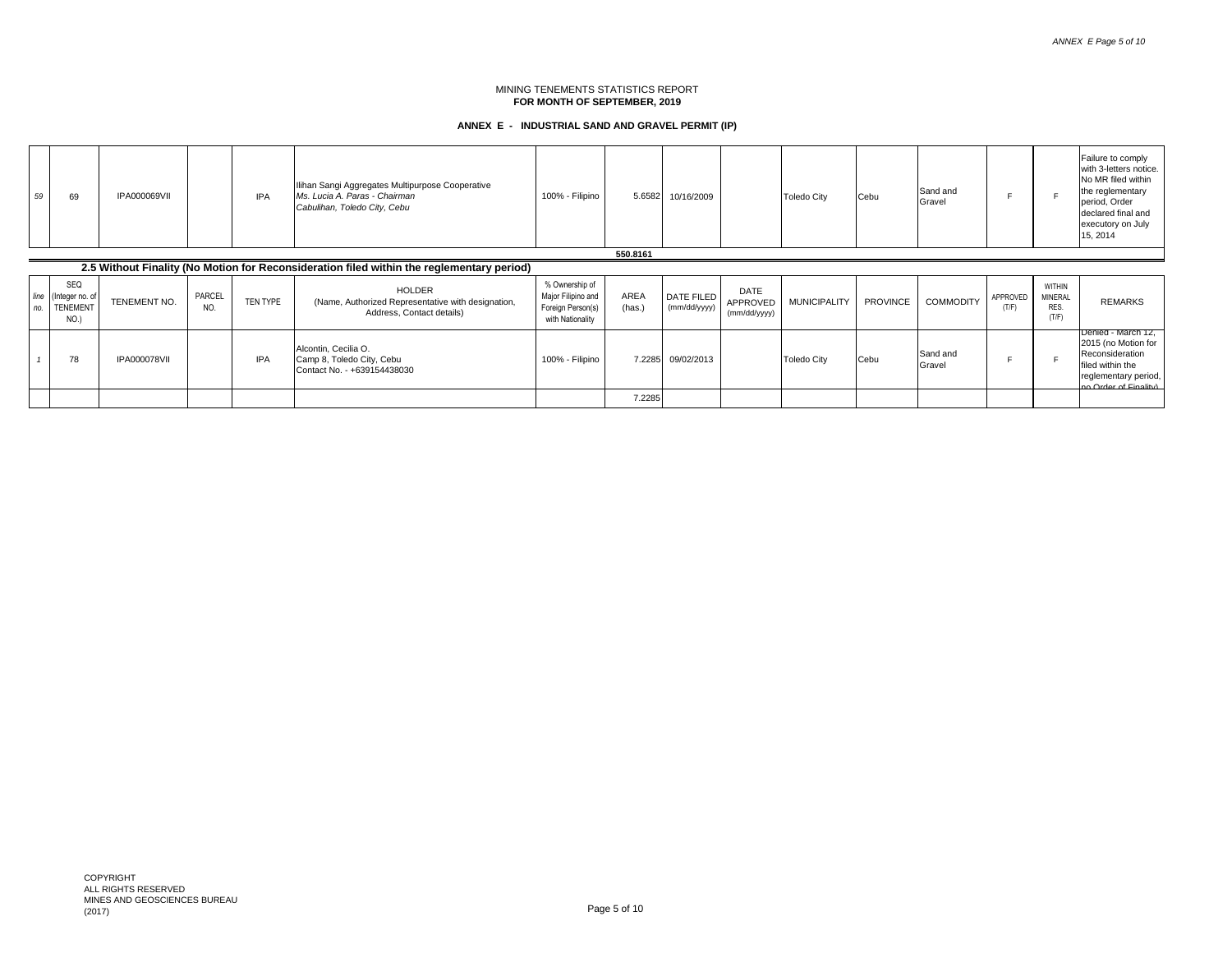# **ANNEX E - INDUSTRIAL SAND AND GRAVEL PERMIT (IP)**

# **3. Withdrawn by/Returned to applicant**

| line<br>no.    | SEQ<br>(Integer no. of<br><b>TENEMENT</b><br>NO.) | TENEMENT NO.        | PARCEL<br>NO. | TEN TYPE   | HOLDER<br>(Name, Authorized Representative with designation,<br>Address, Contact details)                           | % Ownership of<br>Major Filipino and<br>Foreign Person(s)<br>with Nationality | AREA<br>(has.) | DATE FILED<br>(mm/dd/yyyy) | DATE<br>APPROVED<br>(mm/dd/yyyy) | <b>MUNICIPALITY</b> | <b>PROVINCE</b> | <b>COMMODITY</b>   | APPROVED<br>(T/F) | WITHIN<br><b>MINERAL</b><br>RES.<br>(T/F) | <b>REMARKS</b>                                                                                          |
|----------------|---------------------------------------------------|---------------------|---------------|------------|---------------------------------------------------------------------------------------------------------------------|-------------------------------------------------------------------------------|----------------|----------------------------|----------------------------------|---------------------|-----------------|--------------------|-------------------|-------------------------------------------|---------------------------------------------------------------------------------------------------------|
|                | 3                                                 | IPA-003(94)         |               | <b>IPA</b> | Paras, Lucia                                                                                                        |                                                                               |                | 5.0000 05/28/1994          |                                  | <b>Toledo City</b>  | Cebu            | Sand and<br>Gravel | $\blacksquare$    | е                                         | Withdrawn<br>09/28/1998                                                                                 |
| $\mathfrak{p}$ | 41                                                | <b>IPA000041VII</b> |               | <b>IPA</b> | Jo. Michael S.                                                                                                      |                                                                               | 7.7011         | 1/11/20002                 |                                  | Balamban            | Cebu            | Sand and<br>Gravel |                   | c                                         | Withdrawn<br>08/07/2003                                                                                 |
| 3              | 17                                                | IP 000017VII        |               | <b>IPA</b> | Rex T. Gerona<br>414 Mendoza St., Barangay 3, Tuburan, Cebu<br>Contact No. -0917-302-0080                           |                                                                               |                | 4.9415 09/19/2014          |                                  | Tuburan             | Cebu            | Sand and<br>Gravel |                   | E                                         | Applied area is less<br>than 5 hectares as<br>an offshoot to the<br>Deed of Assignment<br>(2nd Renewal) |
|                | 83                                                | <b>IPA000083VII</b> |               | <b>IPA</b> | Borgonia, Aracili M.<br>Sta. Cruz, Balamban, Cebu<br>Contact No. - 0926-6668564                                     |                                                                               | 7.0816         | 11/20/2013                 |                                  | Balamban            | Cebu            | Sand and<br>Gravel |                   |                                           | Returned                                                                                                |
| 5              | 84                                                | <b>IPA000084VII</b> |               | <b>IPA</b> | Ms. Jaycel E. Sato (JKS Construction Supplies)<br>SRP Road, San Roque, Talisay, Cebu<br>Contact No. - (032)272-7685 |                                                                               | 7.0704         | 12/06/2013                 |                                  | Balamban            | Cebu            | Sand and<br>Gravel |                   | ÷                                         | Returned<br>05/02/2016                                                                                  |

#### **31.7946**

|                |                                                 | 4. With pending case filed with Panel of Arbitrators |               |            |                                                                                                  |                                                                               |                |                            |                                  |                     |                    |                    |                   |                                    |                                                                                |
|----------------|-------------------------------------------------|------------------------------------------------------|---------------|------------|--------------------------------------------------------------------------------------------------|-------------------------------------------------------------------------------|----------------|----------------------------|----------------------------------|---------------------|--------------------|--------------------|-------------------|------------------------------------|--------------------------------------------------------------------------------|
| no.            | SEQ<br>line (Integer no. of<br>TENEMENT<br>NO.) | TENEMENT NO.                                         | PARCEL<br>NO. | TEN TYPE   | <b>HOLDER</b><br>(Name, Authorized Representative with designation,<br>Address, Contact details) | % Ownership of<br>Major Filipino and<br>Foreign Person(s)<br>with Nationality | AREA<br>(has.) | DATE FILED<br>(mm/dd/yyyy) | DATE<br>APPROVED<br>(mm/dd/yyyy) | <b>MUNICIPALITY</b> | <b>PROVINCE</b>    | <b>COMMODITY</b>   | APPROVED<br>(T/F) | WITHIN<br>MINERAL<br>RES.<br>(T/F) | <b>REMARKS</b>                                                                 |
|                | 23                                              | <b>IPA 000023VII</b>                                 |               | <b>IPA</b> | Peligro, Robert<br>Danao, Duero, Bohol                                                           |                                                                               |                | 10.9796 07/24/1998         |                                  | Duero               | Bohol              | Sand and<br>Gravel |                   |                                    | <b>WITH PENDING</b><br><b>IPROTEST - with</b><br>MGB-7 Legal<br><b>Section</b> |
| $\overline{c}$ | 57                                              | <b>IPA000057VII</b>                                  |               | <b>IPA</b> | Tomori, Aida E.<br>Malabuhan, Siaton, Negros Oriental<br>Cell Nos.: - 09268850970/ 09173300128   |                                                                               |                | 6.2262 04/18/2006          |                                  | Siaton              | Oriental<br>Negros | Sand and<br>Gravel |                   |                                    | Renewal of<br>IP000010VII. with<br>pending case                                |
|                | <b>TOTAL AREA</b><br>17.2058                    |                                                      |               |            |                                                                                                  |                                                                               |                |                            |                                  |                     |                    |                    |                   |                                    |                                                                                |

# **5. Forwarded applications with larger area to Regional Office covering larger area of the application**

| no. | SEQ<br>line (Integer no. of<br><b>TENEMENT</b><br>NO.) | TENEMENT NO. | PARCEL<br>NO. | TEN TYPE | <b>HOLDER</b><br>(Name, Authorized Representative with designation,<br>Address, Contact details) | % Ownership of<br>Major Filipino and<br>Foreign Person(s)<br>with Nationality | AREA<br>(has.) | DATE FILED<br>(mm/dd/yyyy) | DATE<br>APPROVED<br>(mm/dd/yyyy) | <b>MUNICIPALITY</b> | PROVINCE | <b>COMMODITY</b> | APPROVED<br>(T/F) | WITHIN<br>MINERAL<br><b>RES</b><br>(T/F) | <b>REMARKS</b> |
|-----|--------------------------------------------------------|--------------|---------------|----------|--------------------------------------------------------------------------------------------------|-------------------------------------------------------------------------------|----------------|----------------------------|----------------------------------|---------------------|----------|------------------|-------------------|------------------------------------------|----------------|
|     |                                                        |              |               |          |                                                                                                  |                                                                               |                |                            |                                  |                     |          |                  |                   |                                          |                |

#### **B. APPROVED MINING TENEMENTS**

# **1.1 Pending Registration**

| SEQ<br>line (Integer no. of<br><b>TENEMENT</b><br>NO.) | TENEMENT NO. | PARCEL | TEN TYPE | <b>HOLDER</b><br>(Name, Authorized Representative with designation,<br>Address, Contact details) | % Ownership of<br>Major Filipino and<br>Foreign Person(s)<br>with Nationality | AREA<br>(has.) | DATE | DATE OF<br>(mm/dd/yyyy) (mm/dd/yyyy) | APPROVED EXPIRATION MUNICIPALITY | PROVINCE | <b>COMMODITY</b> | APPROVED<br>T/F | <b>WITHIN</b><br>MINERAL<br>RES.<br>(T/F) | <b>REMARKS</b> |
|--------------------------------------------------------|--------------|--------|----------|--------------------------------------------------------------------------------------------------|-------------------------------------------------------------------------------|----------------|------|--------------------------------------|----------------------------------|----------|------------------|-----------------|-------------------------------------------|----------------|
|                                                        |              |        |          |                                                                                                  |                                                                               |                |      |                                      |                                  |          |                  |                 |                                           |                |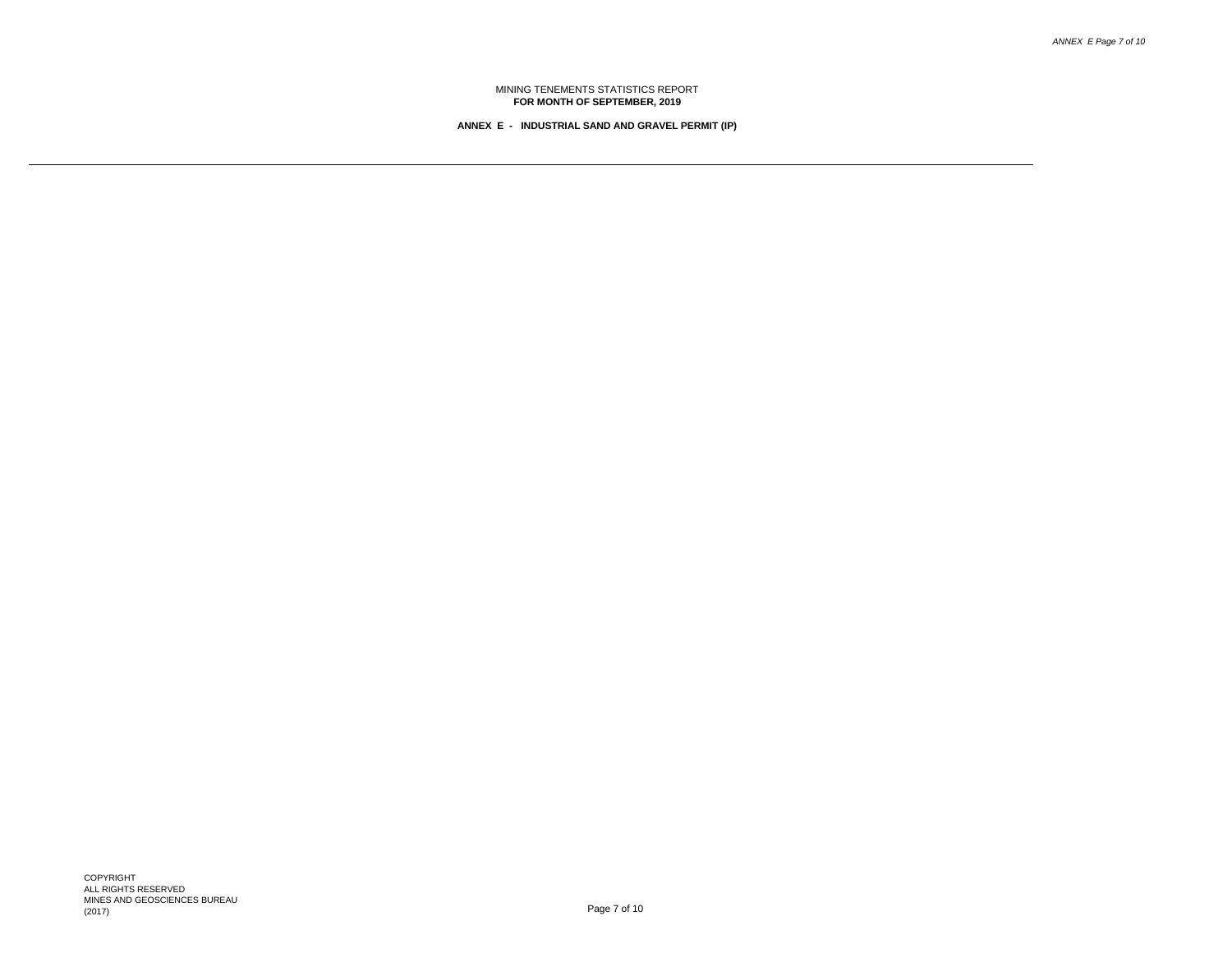# **ANNEX E - INDUSTRIAL SAND AND GRAVEL PERMIT (IP)**

# **1.2 Registered**

|                | 25                       | IP 000025VII       |  | IP | Borja, Arlene T.<br>Luray II, Toledo City, Cebu                                                                                                                                                                                                             | 100% - Filipino | 8.7152  | 05/082018  | 05/07/2023       | <b>Toledo City</b> | Cebu               | Sand and<br>Gravel | T            | E  | Registered on May<br>10, 2018 (2nd<br>Renewal)      |
|----------------|--------------------------|--------------------|--|----|-------------------------------------------------------------------------------------------------------------------------------------------------------------------------------------------------------------------------------------------------------------|-----------------|---------|------------|------------------|--------------------|--------------------|--------------------|--------------|----|-----------------------------------------------------|
| $\overline{c}$ | 15                       | IP 000015VII       |  | IP | Suba, Anna B.<br>497 Lipata, Minglanilla, Cebu<br>Cell Phone No. - 0917-3733602                                                                                                                                                                             | 100% - Filipino | 17.1965 | 02/20/2015 | 02/19/2020       | Balamban           | Cebu               | Sand and<br>Gravel | T.           | F  | Registered on<br>February 23, 2015<br>(3rd Renewal) |
| 3              | 27                       | IP 000027VII       |  | IP | Benitez, Humprey R.<br>Clarita Village, Punta Princesa, Cebu City<br>Contact No. - (032) 261-1708                                                                                                                                                           | 100% - Filipino | 8.3619  | 03/25/2015 | 03/24/2020       | <b>Toledo City</b> | Cebu               | Sand and<br>Gravel | T.           | F. | Registered on<br>March 25, 2015 (1st<br>Renewal)    |
| $\overline{4}$ | 23                       | IP 000023VII       |  | IP | Besañes, Gimar A.<br>Barangay Mainit, Naga City, Cebu                                                                                                                                                                                                       | 100% - Filipino | 5.1931  | 06/14/2016 | 06/13/2021       | <b>Toledo City</b> | Cebu               | Sand and<br>Gravel | T.           | F  | Registered on June<br>14, 2016 (1st<br>Renewal)     |
| 5              | 28                       | IP 000028VII       |  | IP | Dolino, Ma. Celeste L.<br>Barangay Cabitoonan, Toledo City, Cebu<br>Contact No. - +639063125936                                                                                                                                                             | 100% - Filipino | 13.5421 | 08/03/2016 | 08/02/2021       | <b>Toledo City</b> | Cebu               | Sand and<br>Gravel | T.           | F. | Registered on<br>August 09, 2016 (1st<br>Renewal)   |
| 6              | 16                       | IP 000016VII       |  | IP | Dolino, Ophelio L.<br>Cabito-onan, Toledo City, Cebu                                                                                                                                                                                                        | 100% - Filipino | 5.2400  | 08/03/2016 | 08/02/2021       | <b>Toledo City</b> | Cebu               | Sand and<br>Gravel | T.           | E  | Registered on<br>August 09, 2016<br>(2nd Renewal)   |
| $\overline{7}$ | 14                       | IP 000014VII       |  | IP | Jute Rocks, Inc.<br>Mr. Willy U. Te - President<br>11th Floor, Pag-IBIG Fund - WT CORPORATE Tower,<br>Mindanao Ave., Cebu Business Park, Cebu City<br>Tel. Nos. (032)234-2560; 234-2580<br>FAX No. (032)232-7465<br>e-mail: wtajute@skyinet.net             | 100% - Filipino | 14.6588 | 06/02/2017 | 06/01/2022       | Asturias           | Cebu               | Sand and<br>Gravel | $\mathsf{T}$ | E  | Registered on June<br>14, 2017 (3rd<br>Renewal)     |
| 8              | 21                       | IP 000021VII       |  | IP | Dumadag, Meriam Jane<br>Barangay Mainit, City of Naga, Cebu<br>Contact Nos. - +639275621158/<br>+639156724418/+639216351987                                                                                                                                 | 100% - Filipino | 7.7640  | 11/27/2015 | 08/24/2022       | <b>Toledo City</b> | Cebu               | Sand and<br>Gravel | T            | F  | Deed of Assignment<br>approved on<br>02/02/2018     |
| 9              | 29                       | IP 000029VII       |  | IP | WTG Construction and Development Corporation<br>Willy T. Go - President and General Manager<br>88 N. Bacalso Ave., Extension, Barangay Cogon-Pardo,<br>Cebu City<br>Contact Nos. - (032)273-7988; 416-3992 to 94;<br>09188880500<br>FAX No. - (032)416-3991 | 100% - Filipino | 17.7904 | 10/8/2017  | 9/8/2022         | Balamban           | Cebu               | Sand and<br>Gravel | T            | E  | Registered on<br>September 13, 2017                 |
| 10             | 30                       | IP 000030VII       |  | IP | Balamban Construction and Marine Services Ltd. Co.<br>Alan L. Adlawan - General Partner<br>Nangka, Balamban, Cebu<br>Contact No. - (032)333-2270                                                                                                            | 100% - Filipino | 5.2536  | 09/06/2017 | 9/5/2022         | Balamban           | Cebu               | Sand and<br>Gravel | T            | E  | Registered on<br>October 10, 2017                   |
| 11             | 31                       | <b>IP000031VII</b> |  | IP | Chona, Stanley S.<br>Suite 301, 3/F Cebu Long Se Temple Bldg., Osmeña Blvd.,<br>Cebu City<br>Contact No.: - (032)255-1889                                                                                                                                   | 100% - Filipino | 12.7739 | 11/15/2017 | 11/14/2022       | Balamban           | Cebu               | Sand and<br>Gravel | T            | E  | Registered on<br>November 15, 2017                  |
| 12             | 32                       | IP000032VII        |  | IP | Navarro, Annette J.<br>Corazon Village I, San Isidro, Talisay City, Cebu<br>Contact No. - TELEFAX - (032)236-3547                                                                                                                                           | 100% - Filipino | 9.0221  | 01/15/2018 | 01/14/2023       | Balamban           | Cebu               | Sand and<br>Gravel | T            | F  | Registered on<br>January 15, 2017                   |
| 13             | 33                       | IP000033VII        |  | IP | Bardenas, Cielito T.<br>Brgy. Owak, Asturias, Cebu<br>Contact No. - (032) 333-2270                                                                                                                                                                          | 100% - Filipino | 5.3610  | 04/03/2018 | 04/02/2023       | Asturias           | Cebu               | Sand and<br>Gravel | $\mathsf{T}$ | E  | Registered on April<br>4, 2018.                     |
| 14             | 34                       | <b>IP000034VII</b> |  | IP | Yu, Oliver Sobere<br>Calindagan, Dumaguete City<br>Contact No. - 0917-3143341                                                                                                                                                                               | 100% - Filipino | 9.1359  | 4/7/2018   | 4/7/2023 Ayungon |                    | Negros<br>Oriental | Sand and<br>Gravel | T            | E  | Registered on July<br>9, 2018.                      |
|                |                          |                    |  |    |                                                                                                                                                                                                                                                             |                 |         |            |                  |                    |                    |                    |              |    |                                                     |
|                | <b>TOTAL</b><br>140.0085 |                    |  |    |                                                                                                                                                                                                                                                             |                 |         |            |                  |                    |                    |                    |              |    |                                                     |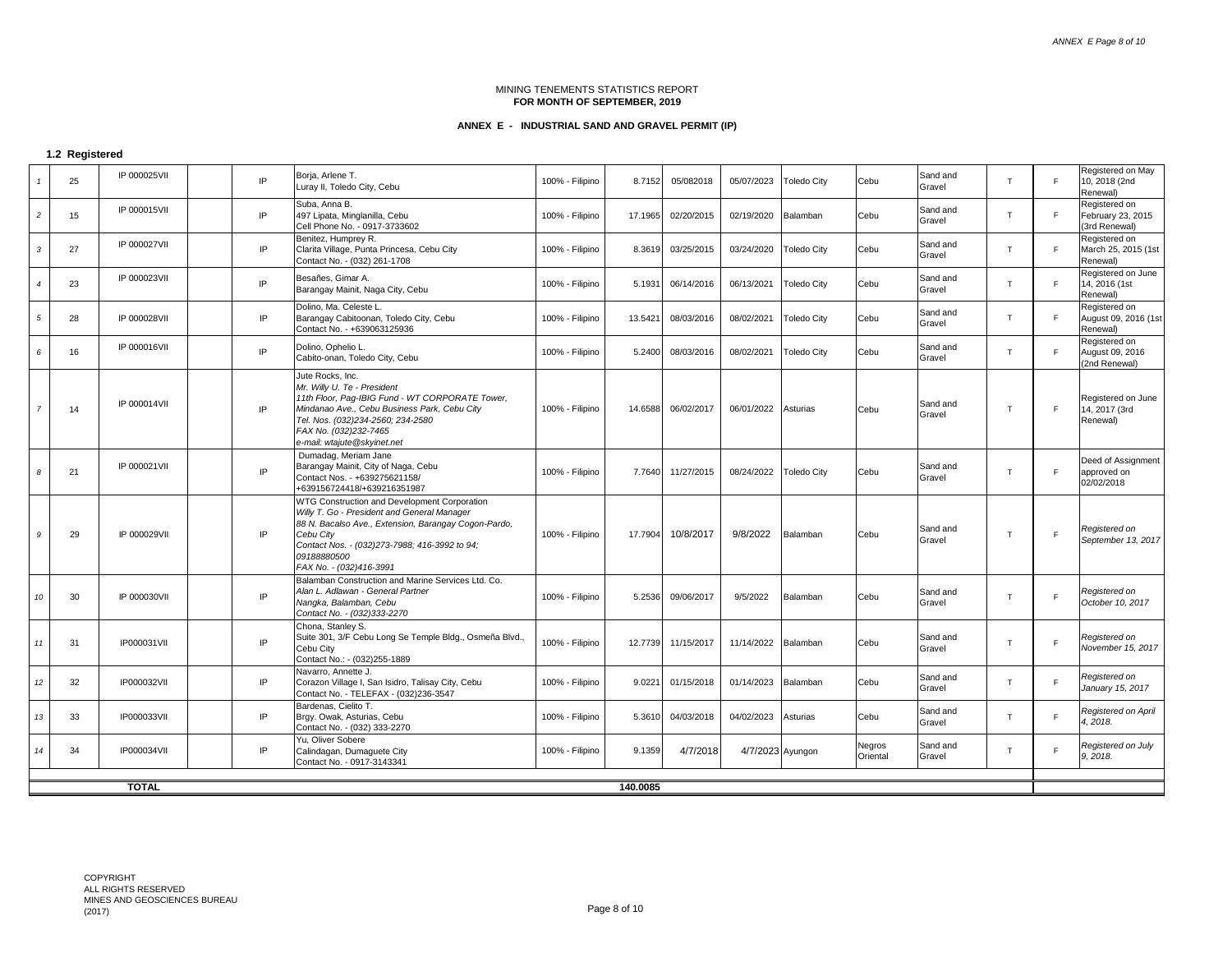# **ANNEX E - INDUSTRIAL SAND AND GRAVEL PERMIT (IP)**

#### **2. Cancelled**

# **2.1 Motion for Reconsideration/Appeal**

 **2.2 With Finality**

| no. | SEQ<br>line (Integer no. of<br><b>TENEMENT</b><br>NO.) | TENEMENT NO. | PARCEL<br>NO. | <b>TEN TYPE</b> | <b>HOLDER</b><br>(Name, Authorized Representative with designation,<br>Address, Contact details) | % Ownership of<br>Major Filipino and<br>Foreign Person(s)<br>with Nationality | AREA<br>(has.) | DATE | DATE OF<br>(mm/dd/yyyy)   (mm/dd/yyyy) | APPROVED EXPIRATION MUNICIPALITY | <b>PROVINCE</b> | <b>COMMODITY</b>   | APPROVED | <b>WITHIN</b><br>MINERAL<br>RES.<br>(T/F) | <b>REMARKS</b>             |
|-----|--------------------------------------------------------|--------------|---------------|-----------------|--------------------------------------------------------------------------------------------------|-------------------------------------------------------------------------------|----------------|------|----------------------------------------|----------------------------------|-----------------|--------------------|----------|-------------------------------------------|----------------------------|
|     |                                                        | IP 000011VII |               |                 | Northwest SAG Co. by: Ismael Sabio                                                               |                                                                               | 12.0772        |      |                                        | Tuburan                          | Cebu            | Sand and<br>Gravel |          |                                           | Cancelled on<br>05/01/2004 |

 **3. Abandoned**

# **4. Wholly Relinquished to Govt.**

#### **5. Expired**

#### **5.1 With no application for renewal**

|                  | 96 001 | IP-96-001                     | IP  | D.C. Dira Builders Inc. (Formerly Jesus Durano, Jr.)                                                                                          | 7.9999  | 03/29/1996 |            | Danao city         | Cebu        | Sand and<br>Gravel | T              | E              |  |
|------------------|--------|-------------------------------|-----|-----------------------------------------------------------------------------------------------------------------------------------------------|---------|------------|------------|--------------------|-------------|--------------------|----------------|----------------|--|
| $\overline{c}$   | 96 002 | IP-96-002                     | IP  | WTG Sand & Gravel Corp.                                                                                                                       | 17.9404 | 05/09/1996 |            | Balamban           | Cebu        | Sand and<br>Gravel | л              | $\blacksquare$ |  |
| 3                | 97 001 | IP-97-001                     | IP  | Jo, Michael                                                                                                                                   | 7.7011  | 01/09/1997 |            | Balamban           | Cebu        | Sand and<br>Gravel | $\mathbf \tau$ | <b>C</b>       |  |
| $\boldsymbol{A}$ | 97 004 | IP-97-004                     | IP  | JLR Construction & Aggregates, Inc.                                                                                                           | 7.6383  | 05/01/1997 |            | Naga Minglanilla   | Cebu        | Sand and<br>Gravel | $^{\rm T}$     | $\blacksquare$ |  |
| 5                | 97 005 | IP-97-005                     | IP  | Gorones Dev. Corp. (Formerly Tan, Emilio)                                                                                                     | 8.0000  | 08/26/1997 |            | Balamban           | Cebu        | Sand and<br>Gravel | $\mathbf \tau$ | <b>C</b>       |  |
| 6                | 98 002 | IP-98-002                     | IP  | Milan, Epifanio                                                                                                                               | 6.7000  | 05/22/1998 |            | Balamban           | Cebu        | Sand and<br>Gravel | $\mathbf \tau$ | $\blacksquare$ |  |
|                  | 98 003 | IP-98-003                     | IP  | Samtan & Luvimin Dev. Corp. (SALUDECO)                                                                                                        | 7.8517  | 06/26/1998 |            | Balamban           | Cebu        | Sand and<br>Gravel | T              | $\blacksquare$ |  |
| 8                | 98 004 | IP-98-004                     | IP  | Pinili, Laurencio                                                                                                                             | 7.3386  | 08/20/1998 |            | <b>Toledo City</b> | Cebu        | Sand and<br>Gravel | $\mathbf{I}$   | Е              |  |
| 9                | 98 006 | IP-98-006                     | IP  | Torrefiel, Douglas                                                                                                                            | 7.2212  | 12/29/1998 |            | Asturias           | Cebu        | Sand and<br>Gravel | T              | $\blacksquare$ |  |
| 10               |        | <b>IP 000007VII</b>           | IP  | Lariego, Ray Giaceciano                                                                                                                       | 9.2704  | 02/12/1999 |            | <b>Toledo City</b> | <b>Cebu</b> | Sand and<br>Gravel | T              | $\blacksquare$ |  |
| 11               | 8      | <b>IP 000008VII</b>           | IP  | SALUDECO                                                                                                                                      | 19.5587 | 04/26/1999 |            | Balamban           | Cebu        | Sand and<br>Gravel | T              | E              |  |
| 12               | g      | IP 000009VII                  | IP. | Obiso, Anastacio                                                                                                                              | 7.2285  | 05/05/2000 |            | <b>Toledo City</b> | Cebu        | Sand and<br>Gravel | $\mathbf \tau$ | $\blacksquare$ |  |
| 13               | 12     | IP 000012VII<br>(1st renewal) | IP  | Enriqueta M. Concepcion                                                                                                                       | 7.7616  | 02/26/2002 |            | Balamban           | <b>Cebu</b> | Sand and<br>Gravel |                | $\blacksquare$ |  |
| 14               | 21     | IP 000021VII                  | IP  | Jessica W. Pahinado                                                                                                                           | 7.7640  | 05/17/2005 |            | <b>Toledo City</b> | Cebu        | Sand and<br>Gravel | $^{\rm T}$     | $\blacksquare$ |  |
| 15               | 22     | <b>IP000022VII</b>            | IP  | Obiso, Anastacio A./Eugenia Obiso                                                                                                             | 7.2285  | 10/04/2005 |            | <b>Toledo City</b> | Cebu        | Sand and<br>Gravel | $\mathbf{T}$   | E              |  |
| 16               | 18     | IP 000018VII                  | IP  | Celso K. Inocente<br>2nd St., Guadalupe Heights Village, Cebu City<br>Tel. Nos. - (63-32)255-6786; 412-4049; 412-5337                         | 5.1109  | 06/29/2011 | 06/28/2016 | Argao              | Cebu        | Sand and<br>Gravel | т              | $\blacksquare$ |  |
| 17               | 24     | IP 000024VII                  | IP  | DCD Builders, Inc.<br>Engr. Danilo D. Dira, Jr. - President and CEO<br>Rm. 201, Century Plaza Commercial Complex, J. Osmeña<br>St., Cebu City | 18.8902 | 12/21/2012 | 12/20/2017 | Danao City         | Cebu        | Sand and<br>Gravel | $\mathbf{I}$   | $\blacksquare$ |  |